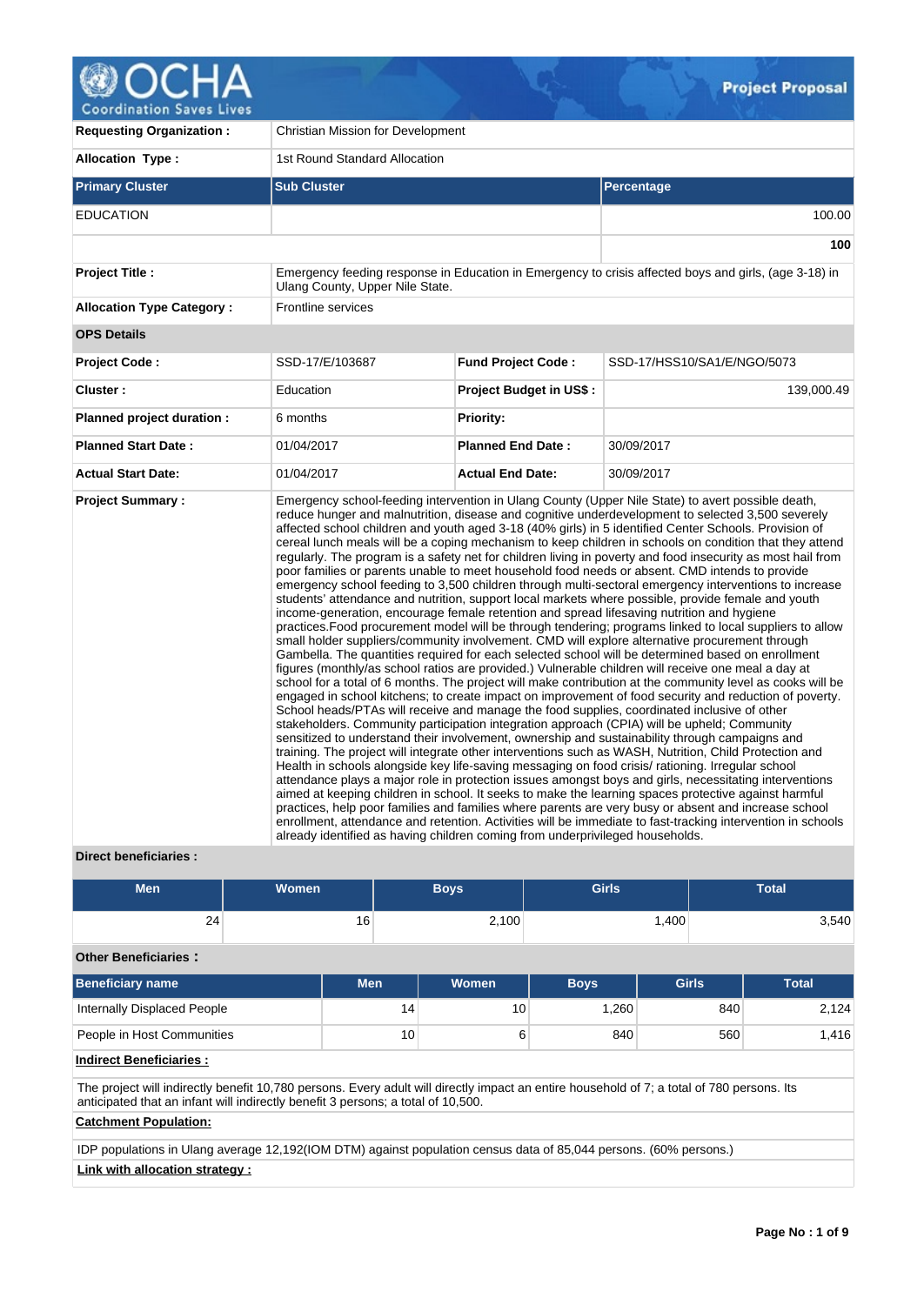In line with the allocation strategy, the project has prioritized emergency component aimed at increasing nutritional intake of children and maintaining/ increasing children's' attendance, while also boosting the community's engagement in the school community. Protective and highly engaging modalities of education are to be deployed due to the effects of the protracted conflict in Upper Nile State especially. The project seeks to utilize ongoing EiE interventions in Ulang, build on the past gains; promote enrollment and attendance in schools. schools targeted by emergency school feeding will already be supported by other donors for teachers' incentives, textbooks, teaching and learning supplies and teacher training. The following activity types will be given priority in line with cluster strategy- #1. Emergency school feeding, #2. Lifesaving messages on child protection, hygiene, health, nutrition and GBV in schools and local communities (youth).

## **Sub-Grants to Implementing Partners :**

| <b>Partner Name</b>                                   | <b>Partner Type</b> | <b>Budget in US\$</b>       |          |
|-------------------------------------------------------|---------------------|-----------------------------|----------|
|                                                       |                     |                             |          |
| Other funding secured for the same project (to date): |                     |                             |          |
| <b>Other Funding Source</b>                           |                     | <b>Other Funding Amount</b> |          |
| In kind contributions and online fundings             |                     |                             | 8,000.00 |
|                                                       |                     |                             | 8.000.00 |

### **Organization focal point :**

| <b>Name</b>              | <b>Title</b>                        | Email                       | Phone            |
|--------------------------|-------------------------------------|-----------------------------|------------------|
| Rt. Rev. Thomas Tut Gany | Executive Director                  | ed@cmdsouthsudan.org        | +211 950888555   |
| Daniel Kusemererwa       | Programs Coordinator                | pc@cmdsouthsudan.org        | +211 927 190 134 |
| Jennifer Aoko            | <b>Education Manager</b>            | education@cmdsouthsudan.org | +211 922 211 444 |
| Edwin Marita             | Monitoring and Reporting<br>Officer | cmdsouthsudan@gmail.com     | +211 915 175 002 |

### **BACKGROUND**

#### **1. Humanitarian context analysis**

Upper Nile States' education indicators remain among the worst in the South Sudan, despite increases in enrollment in the recent years. 73% of adults above 15 years of age are deemed illiterate while 90% of the populations are without access to work, education and basic services (WFP, 2016) and heavily reliant on aid.General performance of children in schools remains low with school dropout, irregular attendance and absenteeism common with lack of food being the leading cause (ibid). February 2017 IPC updates indicate that around 2.3 million School aged children and youth aged 3-18 are at risk of death, diseases and cognitive underdevelopment due to chronic food shortages. Severe malnutrition remains above emergency thresholds and food security remains critical. The completion rate in primary schools is less than 10 per cent, one of the lowest in the Country. Primary school female enrollment stands at only 38.9%. Ongoing fighting in Upper Nile State has resulted in mass displacement; raw figures indicating about 25,000 people (including 15,000 children and youth) in 2017 alone, destruction of infrastructure and loss of harvests and livelihoods.

Basic surveys by CMD indicate an average dropout rate of up to 20% (children population of 7,500 to 6,000) between June 2016 and February 2017. Lack of food accounts for the rising levels of dropout. Attendance trends amongst children have been irregular due to lack of food. Children here are from poor families or parents are unable to meet household food needs or absent. Irregular school attendance is one of the key factors in poor performance in the County. Provision of temporary child friendly learning spaces (TLS) supported by CMD has previously resulted in enrollment of over 7,500 children into learning spaces in Ulang. A lack of intervention through school feeding activities will erode previous gains achieved, placing children and youths at risk of abuse and exploitation. Recent indications suggest recurrence cases of child marriages within the localities. Missing substantial periods of schooling makes girls more susceptible given the levels of extreme deprivation girls are particularly vulnerable to sexual exploitation. Girls are at risk of abduction while boys are at a high risk of forced recruitment into armed groups.

Provision of emergency school cereal meals for the conflict affected children and youths will enable retention of 3,500 children in 5 center schools in Ulang and support 40 teachers (16 Female)until the end of the year and further provide a platform for provision of basic services. Humanitarian interventions such as WASH, Nutrition, Child Protection and Health in schools alongside key messaging will be enhanced. Nutritional and health status are powerful influences on a child's learning and on how well a child performs in school. Weak health and poor nutrition among school-age children continues to diminish their cognitive development either through physiological changes or by reducing their ability to participate in learning experiences - or both.

CMD is the Education in Emergency focal organization for Ayod and Ulang Counties; currently supporting UNICEF funded learning and teaching activities in 64 schools, remunerating over 455 volunteer teachers with beneficiary caseloads of close to 30,000 children.

#### **2. Needs assessment**

Children and women are the most affected by the crisis, consisting of over 63% of the multiply displaced populations. (IOM DTM, 2017). The most recent inter agency post conflict assessment led by GOAL indicated populations of over 52,000 people are in need of urgent humanitarian aid, with education standing out as one of the major needs. Despite a desire to sustain education activities in Ulang county attendance trends amongst children have been irregular due to hunger. 3,500 severely affected children (40% girls) have been identified through screening; most of these children walk long distances from home to schools without food. These children are from poor families or parents unable to meet daily household food needs or absent. Acute malnutrition remains a major public health emergency in South Sudan, alarming GAM % is observed in Ulang County which is a worsening nutrition situation. Fighting in neighbor towns remains a major challenge in implementing lifesaving interventions, coupled by displacements, loss of livelihood, market failure. (IPC Report, 2017).

#### **3. Description Of Beneficiaries**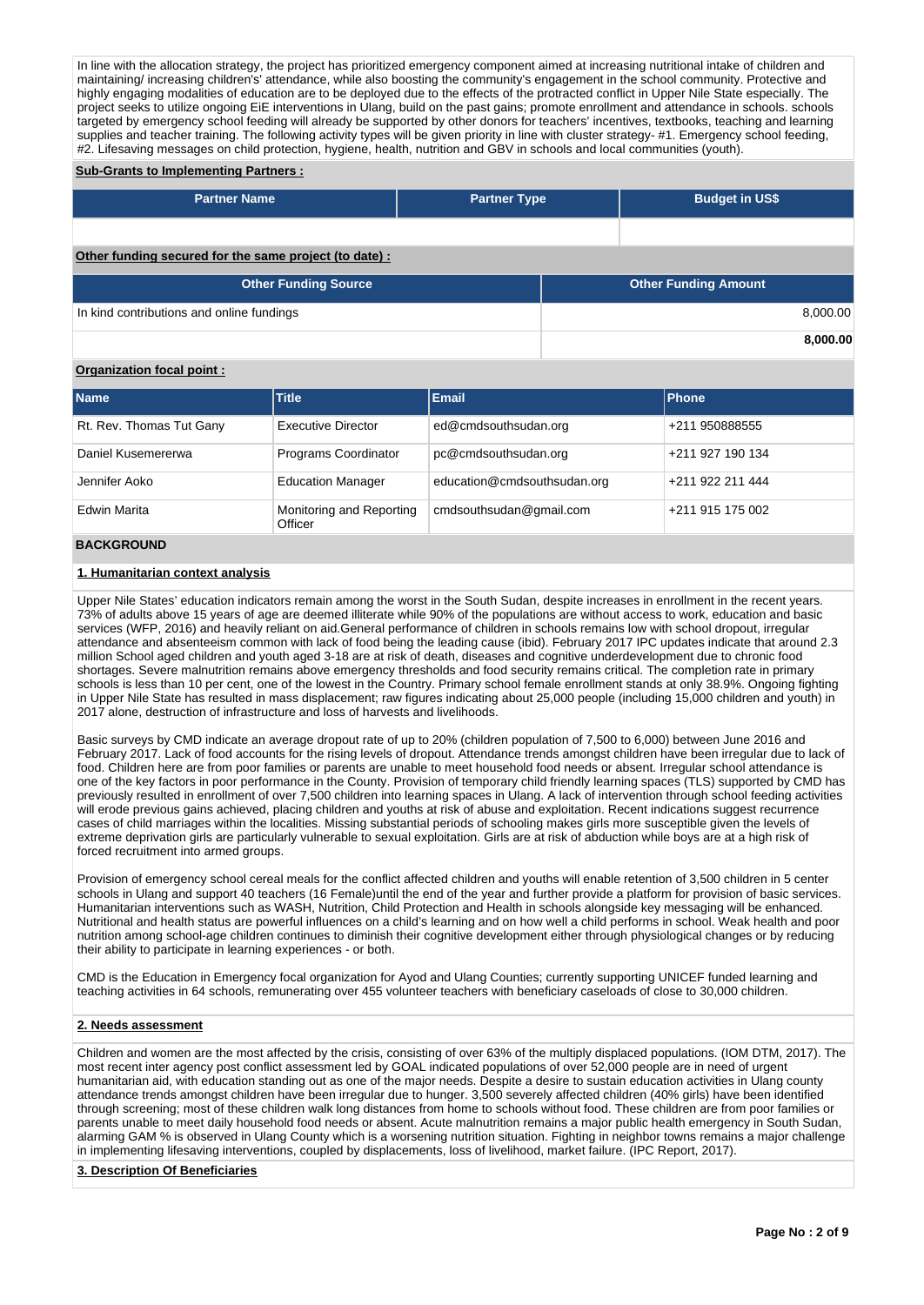The project targets 3,500 selected severely conflict affected school children and youth (Aged 3-18) who come from underprivileged households in Ulang County (Upper Nile States); 40% of those targeted are girls. CMD prioritizes activities, which focus on enhancing school attendance and education. 40 volunteer teachers across 5 schools will directly benefit through the activities. 10 women will be involved as cooks in school kitchens (2/school); creating a livelihood opportunity for them. Communities within learning spaces will indirectly benefit from the project as 7,500 parents will be saved time to pursue livelihood activities without concern over caring for their children during school periods. IASC Guidelines for Gender-based Violence Interventions in Humanitarian Settings will be used as a tool for planning and coordination. Humanitarian principles of humanity, neutrality, impartiality and independence are strongly upheld in CMD's project implementations.

### **4. Grant Request Justification**

It follows from the background that school children and youth population of up to 5,000 in Ulang could soon drop out of school due to hunger. A lack of intervention through school feeding activities will erode previous gains achieved, placing children and youths at risk of abuse and exploitation. Basic surveys carried out by CMD in Ulang indicate an average dropout rate of up to 20% as of February 2017. Schools in Ulang now have to contend with additional numbers since the clashes in parts of Upper Nile have resulted to an increase in IDP arrival in Ulang; women and children consisting over 63% (IOM DTM, 2017). Recurrence cases of child marriages within the localities have been reported as schoolgirls join women to take on risky responsibilities for meeting household food needs at the expense of education. Missing substantial periods of schooling makes girls more susceptible given the levels of extreme deprivation; girls are particularly vulnerable to sexual exploitation. Girls are at risk of abduction while boys are at a high risk of forced recruitment into armed groups. Children cover long distances to schools, worsened by cultural meal practices that include no or small breakfasts or lack of family time to provide constant meals to children before and /or during school day. 90% of the parents are without access to work, education and basic services (WFP, 2017) and heavily reliant on aid. Parents lack time to pursue livelihood activities when children stay home.

Christian Mission for Development (CMD) has a strong field presence in Ulang town and mobilized 7,500 children and adolescents in its 2016 CHF- supported education project, a situation that will aid immediate response. Immediate response will include providing one meal a day for selected severely affected schoolchildren at school for a total of 6 months. The project will integrate other interventions such as WASH, Nutrition, Child Protection and Health in schools alongside key life-saving messaging on food crisis/ rationing.

Through this intervention, the project will directly to education cluster objectives 1&2 in the short term by ensuring risks of death, disease and cognitive underdevelopment are significantly reduced; emergency school meals provided and lifesaving messages intensified. The project will seek to increase the protectiveness of learning spaces, equip young adults and youths with livelihood skills and provide a platform for other multi sectorial responses.

#### **5. Complementarity**

Rehabilitation of damaged classrooms in Ulang, and of temporary child friendly learning spaces (TCFLS) will enable continuation of learning for girls and boys affected by emergency and provide physical protection from the dangers of a crisis environment, mitigate the psychosocial impact of the crisis, and facilitate screening for children who need special assistance. The project will work in collaboration with nutrition actors to establish referral mechanisms for children affected. Schools will act as zones of peace and as platforms to provide other live saving services such as immunization, food distributions, NFIs distribution, screening amongst others. In order to uphold standards of hygiene and sanitation, CMD will complement WASH programs in Ulang to ensure the establishment of WASH facilities in the TLSs that are protective, appropriate and gender segregated. Key messaging such as environmental protection will be incorporated into learning activities. CMD's model is to integrate all of the programs in order to holistically strengthen community and protect the most vulnerable.

#### **LOGICAL FRAMEWORK**

#### **Overall project objective**

The overall objective is to enable continuance of learning activities for children and school aged youths affected by diverse effects of conflict, which has resulted in displacement, disease, hunger and malnutrition. Provision of supplementary school feeding for children in schools already funded will boost retainorship, concentration and daily attendance rates of children affected by severe food insecurity.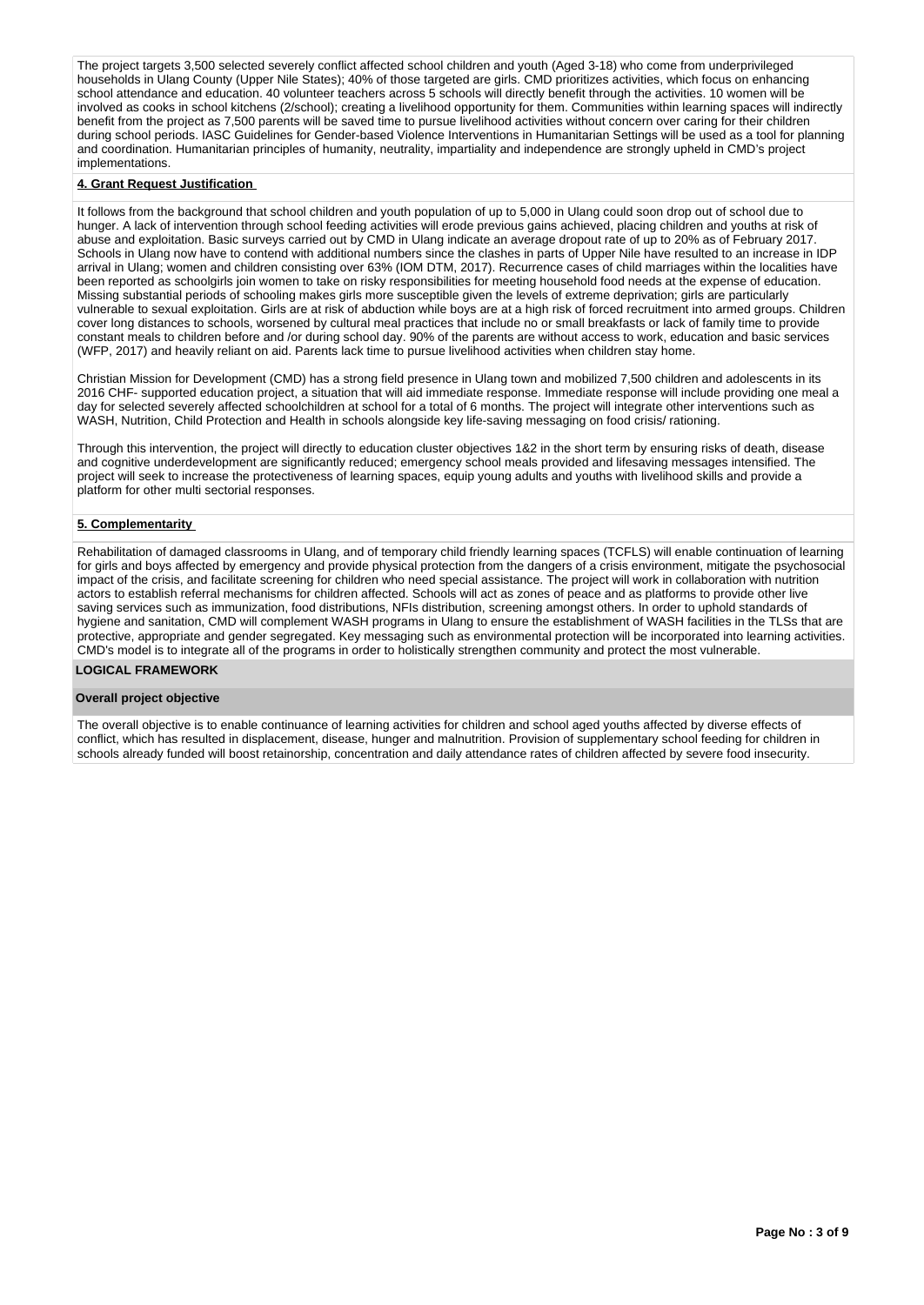| <b>EDUCATION</b>                                                                                           |                                                                                                      |                                 |
|------------------------------------------------------------------------------------------------------------|------------------------------------------------------------------------------------------------------|---------------------------------|
| <b>Cluster objectives</b>                                                                                  | <b>Strategic Response Plan (SRP) objectives</b>                                                      | <b>Percentage of activities</b> |
| Crisis-affected girls and boys (3-18 yrs) have<br>access to safe, healing and inclusive learning<br>spaces | SO1: Save lives and alleviate the suffering of<br>those most in need of assistance and<br>protection | 40                              |
| Cognitive skills of crisis affected children (3-<br>18 yrs) are strengthened.                              | SO3: Support at-risk communities to sustain<br>their capacity to cope with significant threats       | 30                              |
| Risks to crisis-affected girls and boys (3-18)<br>are reduced.                                             | SO3: Support at-risk communities to sustain<br>their capacity to cope with significant threats       | 30                              |
|                                                                                                            |                                                                                                      |                                 |

**Contribution to Cluster/Sector Objectives :** The main objective of the project is to provide equitable and uninterrupted access to protective learning environments for girls and boys affected by the crisis and to strengthen the resilience of communities to cope with sudden onset of crisis through ensuring access to sustainable, appropriate and protective education for children and youth. This objective support and align with with cluster objective (1,2,and 3);

Objective 1: Crisis affected girls and boys (3-18yrs) have access to safe, healing and inclusive learning spaces

Objective 2: Cognitive skills and crisis affected children (3-18yrs) are strengthened.

Objective 3: Risks to crisis affected girls and boys (3-18yrs) are reduced.

## **Outcome 1**

Increased retainorship and regular attendance by school children as a result of provision of cereal lunch meals in acceptable ratios/standards

## **Output 1.1**

## **Description**

Daily meals provided to 3,500 school going children in CMD supported schools through a supplementary school feeding program.

## **Assumptions & Risks**

Effectiveness of logistical deliveries

Security remains conducive for humanitarian delivery and daily attendance by children.

Inflation of market costs for foods will not affect budgets

#### **Indicators**

|                                                                                                                     |                                                                            |                                                                                                                                                       | <b>End cycle beneficiaries</b> |                                |                   |                  | <b>End</b><br>cycle |  |
|---------------------------------------------------------------------------------------------------------------------|----------------------------------------------------------------------------|-------------------------------------------------------------------------------------------------------------------------------------------------------|--------------------------------|--------------------------------|-------------------|------------------|---------------------|--|
| Code                                                                                                                | <b>Cluster</b>                                                             | <b>Indicator</b>                                                                                                                                      | <b>Men</b>                     | Women                          | <b>Boys</b> Girls |                  | <b>Target</b>       |  |
| Indicator 1.1.1                                                                                                     | <b>EDUCATION</b>                                                           | [Frontline] Number of boys and girls receiving<br>emergency school feeding                                                                            |                                |                                | 2,10<br>$\Omega$  | 1,40<br>$\Omega$ | 3,500               |  |
| <b>Means of Verification:</b> Enrollment register<br>Beneficiary enumeration, registration and daily school rosters |                                                                            |                                                                                                                                                       |                                |                                |                   |                  |                     |  |
| Indicator 1.1.2                                                                                                     | <b>EDUCATION</b>                                                           | % of children with improved grades as a result of<br>better concentration attributed to school feeding<br>and consistently attending learning spaces. |                                |                                |                   |                  | 90                  |  |
| Student exam result reports                                                                                         | <b>Means of Verification : Daily attendance rosters</b>                    |                                                                                                                                                       |                                |                                |                   |                  |                     |  |
| <b>Activities</b>                                                                                                   |                                                                            |                                                                                                                                                       |                                |                                |                   |                  |                     |  |
| Activity 1.1.1                                                                                                      |                                                                            |                                                                                                                                                       |                                |                                |                   |                  |                     |  |
|                                                                                                                     |                                                                            | Village based back to school campaigns, door to door in collaboration with the CED to re - enrol child dropouts within the county.                    |                                |                                |                   |                  |                     |  |
| Activity 1.1.2                                                                                                      |                                                                            |                                                                                                                                                       |                                |                                |                   |                  |                     |  |
|                                                                                                                     |                                                                            | Setup/establishment of 5 school kitchens, storage facilities and dining sheds for school attending children.                                          |                                |                                |                   |                  |                     |  |
| Activity 1.1.3                                                                                                      |                                                                            |                                                                                                                                                       |                                |                                |                   |                  |                     |  |
|                                                                                                                     | Provision of daily nutritious cereal lunch meals for children and teachers |                                                                                                                                                       |                                |                                |                   |                  |                     |  |
| <b>Outcome 2</b>                                                                                                    |                                                                            |                                                                                                                                                       |                                |                                |                   |                  |                     |  |
|                                                                                                                     |                                                                            | Capacity of teachers and community members built to sustain education activities and to withstand potential shocks within the county.                 |                                |                                |                   |                  |                     |  |
| Output 2.1                                                                                                          |                                                                            |                                                                                                                                                       |                                |                                |                   |                  |                     |  |
| <b>Description</b>                                                                                                  |                                                                            |                                                                                                                                                       |                                |                                |                   |                  |                     |  |
| issues.                                                                                                             |                                                                            | Teachers, PTAs and community local authorities trained on referral mechanisms, life saving message dissemination and other cross cutting              |                                |                                |                   |                  |                     |  |
| <b>Assumptions &amp; Risks</b>                                                                                      |                                                                            |                                                                                                                                                       |                                |                                |                   |                  |                     |  |
|                                                                                                                     |                                                                            | Access, Security remains calm; timely disbursement of funds; community willing to participate in project.                                             |                                |                                |                   |                  |                     |  |
| <b>Indicators</b>                                                                                                   |                                                                            |                                                                                                                                                       |                                |                                |                   |                  |                     |  |
|                                                                                                                     |                                                                            |                                                                                                                                                       |                                | <b>End cycle beneficiaries</b> |                   |                  | End<br>cycle        |  |

|                   |                  |                                                            | End cycle beneficiaries | <b>End</b><br>cycle     |  |  |    |
|-------------------|------------------|------------------------------------------------------------|-------------------------|-------------------------|--|--|----|
| Code <sup>1</sup> | <b>Cluster</b>   | <b>Indicator</b>                                           | <b>Men</b>              | Women Boys Girls Target |  |  |    |
| Indicator 2.1.1   | <b>EDUCATION</b> | [Frontline] Number of PTA trained in life-saving<br>skills | 31<br>19                |                         |  |  | 50 |
|                   |                  |                                                            |                         |                         |  |  |    |

**Means of Verification : Training reports**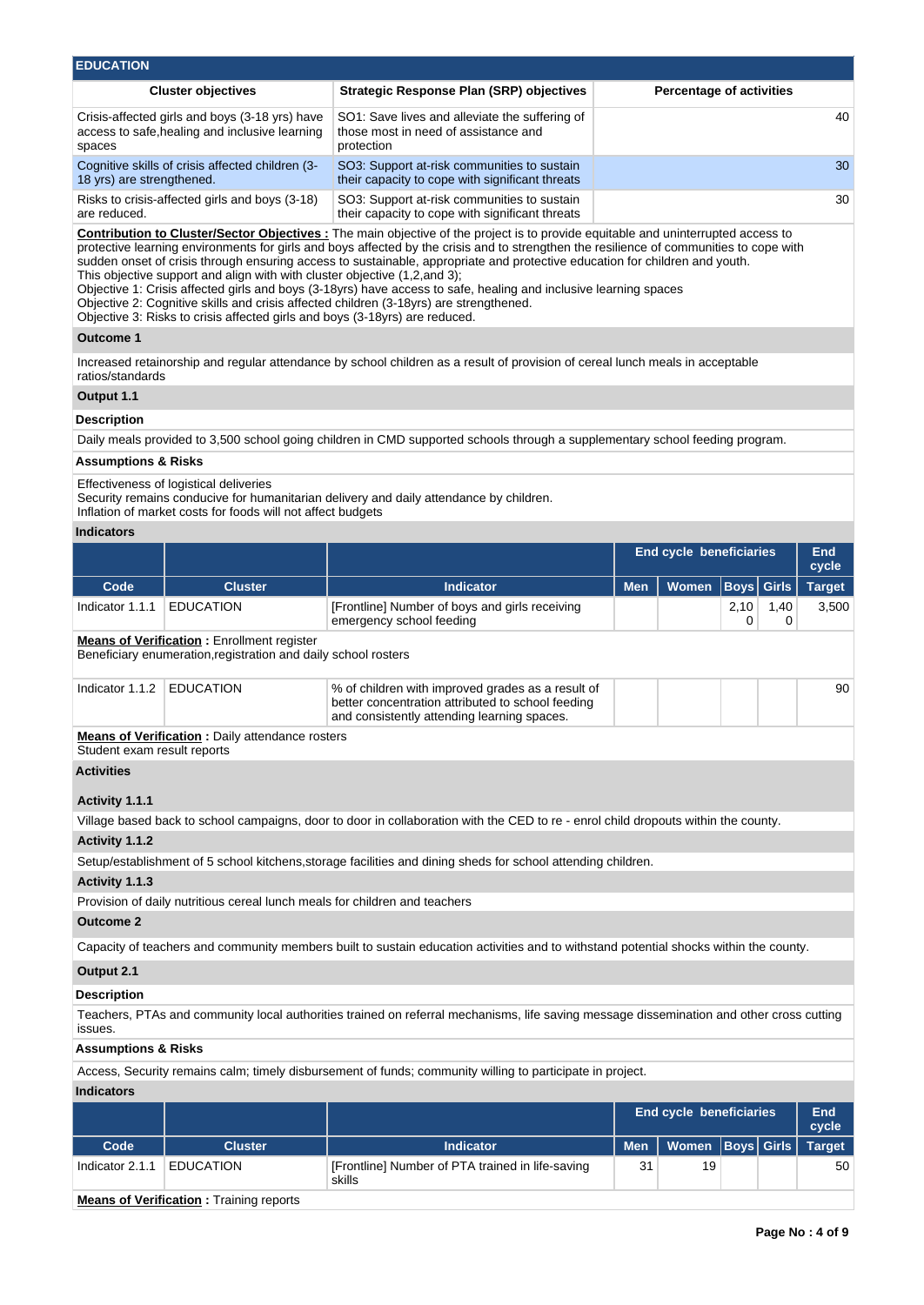| Indicator 2.1.2            | <b>EDUCATION</b>                                                         | 24<br>16<br>[Frontline] Number of teachers trained on referral<br>mechanisms for protection, nutrition and basic<br>health                                                     |  |  |           |           |       |
|----------------------------|--------------------------------------------------------------------------|--------------------------------------------------------------------------------------------------------------------------------------------------------------------------------|--|--|-----------|-----------|-------|
|                            | <b>Means of Verification: Training reports</b>                           |                                                                                                                                                                                |  |  |           |           |       |
| Indicator 2.1.3            | <b>EDUCATION</b>                                                         | [Frontline] Number of youth engaged in<br>dissemination of life-saving messages on child<br>protection, hygiene, health, nutrition and GBV in<br>schools and local communities |  |  | 420       | 280       | 700   |
| Attendance lists           | <b>Means of Verification:</b> Photographic evidence                      |                                                                                                                                                                                |  |  |           |           |       |
| Indicator 2.1.4            | <b>EDUCATION</b>                                                         | [Frontline] Number of children who have access to<br>PSS services and referral pathways for protection,<br>nutrition, basic health                                             |  |  | 2,10<br>0 | 1,40<br>0 | 3,500 |
|                            | <b>Means of Verification:</b> Daily Rosters; Field reports               |                                                                                                                                                                                |  |  |           |           |       |
| <b>Activities</b>          |                                                                          |                                                                                                                                                                                |  |  |           |           |       |
| Activity 2.1.1             |                                                                          |                                                                                                                                                                                |  |  |           |           |       |
|                            | Training of teachers, PTAs and local authorities in the targeted payams. |                                                                                                                                                                                |  |  |           |           |       |
| Activity 2.1.2             |                                                                          |                                                                                                                                                                                |  |  |           |           |       |
|                            |                                                                          | County level coordination meetings organized with other partners within the county and reported to state and country cluster levels.                                           |  |  |           |           |       |
| <b>Additional Targets:</b> |                                                                          |                                                                                                                                                                                |  |  |           |           |       |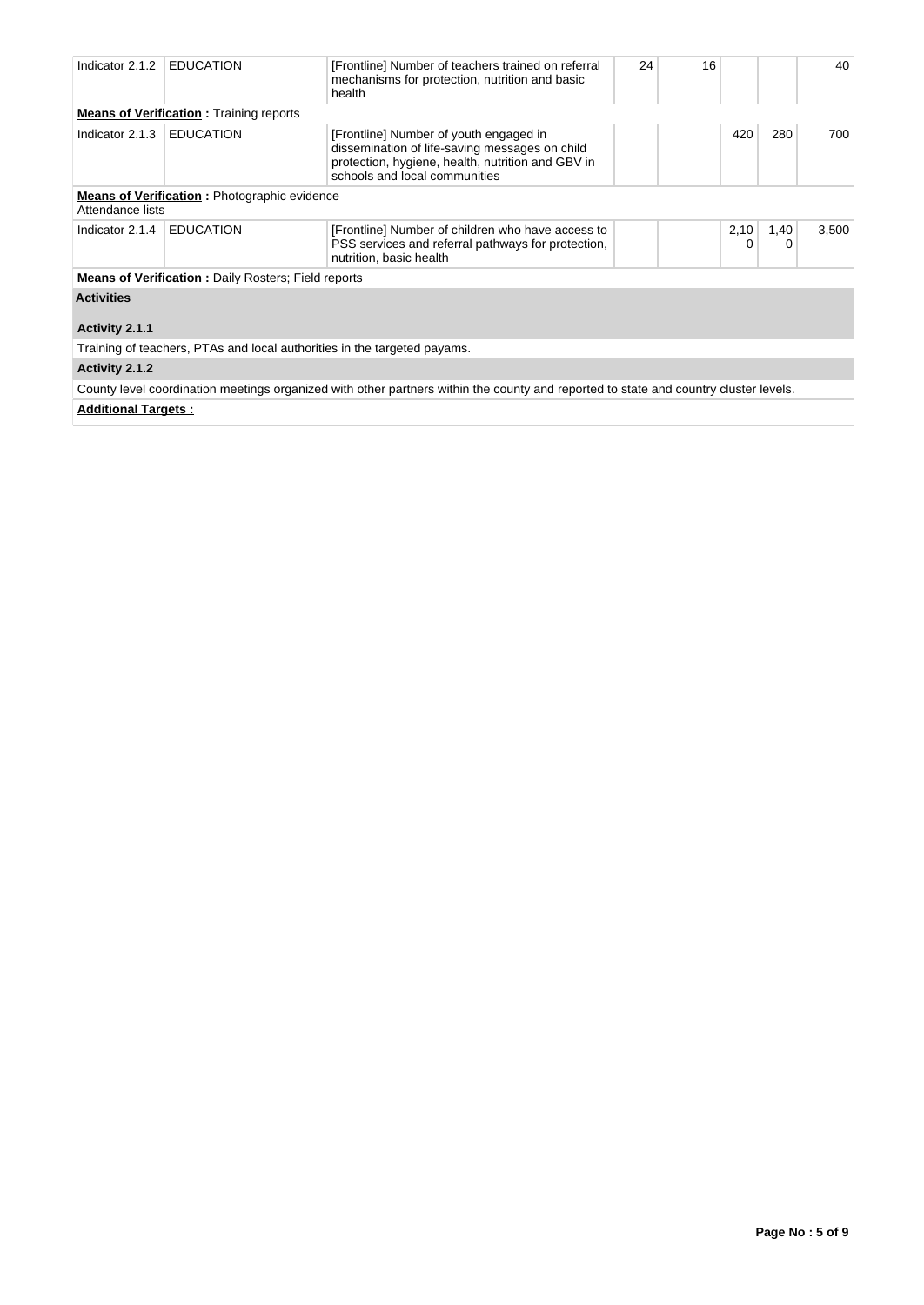## **Monitoring & Reporting plan**

The project will be in direct supervision of the Monitoring&Reporting Officer; responsible for monitoring and ensuring high quality and timely inputs and activities result to achievement proposed. CMD will facilitate monthly visits to schools to monitor food procurement/handling/usage/suitability (community participation) and impact integrated within other ongoing school activities before the intervention and after. The Project Management Team will be responsible for supporting the collection, analysis and sharing of data across target schools with school feeding. Cluster standard indicators will be used to measure progress of the project which will be reported on Biweekly basis to cluster IM office. Data obtained from school activities will be consolidated and analyzed at the state and Juba level offices and feedback into the program unit to realign activities to planned standard. CMD has formulated data collection tools in line with the project objectives; these included School enrollment data collection hard cover books for each school, classroom daily attendance pupils' register, which have been distributed to each class in all the 5 schools, Teachers daily attendance register given to every school , monthly school data collection form to end month reports. All these data collection materials are sex segregated and is able to give the required information for the project. Data generated will be shared with all stakeholders, as well as being used to adjust programming activities as needed to address any gaps or reduce overlaps as appropriate. M&E staff will regularly review data received from partners and undertake field visits to sites to assess progress and meet with partners and beneficiaries. Monthly progress reports that will provide summary of planned activities for the month, progress to date and plans will be shared. In addition, a final evaluation was conducted at the end of the programme to assess achievements, lessons learned and best practices.

CMD will work with GOAL, the nutrition actor to ascertain nutrition levels of learners attending learning spaces supervised by CMD.

## **Workplan**

| <b>Activitydescription</b>                                                                                                                              | Year | 1 | $\overline{2}$ | -3 |   | 5 |              | $6 \mid 7$ | 8        |              | $9$ 10 11 12 |  |
|---------------------------------------------------------------------------------------------------------------------------------------------------------|------|---|----------------|----|---|---|--------------|------------|----------|--------------|--------------|--|
| Activity 1.1.1: Village based back to school campaigns, door to door in<br>collaboration with the CED to re - enrol child dropouts within the county.   | 2017 |   |                |    | X |   |              | Χ          |          |              |              |  |
| Activity 1.1.2: Setup/establishment of 5 school kitchens, storage facilities and dining<br>sheds for school attending children.                         | 2017 |   |                |    | Χ | Χ |              |            |          |              |              |  |
| Activity 1.1.3: Provision of daily nutritious cereal lunch meals for children and<br>teachers                                                           | 2017 |   |                |    | x | X | $\mathsf{x}$ | <b>X</b>   | X.       | $\mathsf{x}$ |              |  |
| Activity 2.1.1: Training of teachers, PTAs and local authorities in the targeted<br>payams.                                                             | 2017 |   |                |    | X |   | X            |            |          |              |              |  |
| Activity 2.1.2: County level coordination meetings organized with other partners<br>within the county and reported to state and country cluster levels. | 2017 |   |                |    | x | X | X            | X          | $\times$ | $\mathsf{x}$ |              |  |

## **OTHER INFO**

## **Accountability to Affected Populations**

In order to ensure transparency, community participation has been instrumental in the project design. CMD has involved key community authorities such as the education director in the project design with key decisions and expectations laid out. Feedback and accountability mechanisms have been integrated into CMD's strategic plan, project proposals and made available to intended beneficiaries. CMD carries out staff inductions to acquaint staff with AAP standards. CMD will use both internal and external tools to address crosscutting issues and comply with relevant internal and international standards. During the assessment phase of the project, beneficiary discussions were held which included community leaders, elders, school children, youth, women-headed households, child-headed households, and the disabled. Information in local and preferred languages is provided to affected populations, on organizational procedure and manuals that are have incorporated AAP standards. Feed back and complaints mechanisms are established through focus groups and existing community structures. Affected populations are fully involved and participate in project planning,

#### **Implementation Plan**

CMD will be the sole implementer of the project, working closely with county education officials and PTAs. CMD staff based in Ulang center will take lead of project activities under the supervision of Juba based program staff who will have frequent travels to the field. At the start of the project, we will convene stakeholders meeting, to discuss timelines, expectations, stakeholder responsibilities, county led coordination and financial management arrangements. Under the auspice of the cluster and the SSHF TS, coordination of project activities will be arranged; Trained male and female beneficiaries identified from amongst the targeted populations, will be the front line education promoters to advance messages on education in an emergency setting. For technical aspects of project implementation, CMD will engage expertise from lead education agencies within the state such as ADRA and also GESS project fund managers. CMD will strengthen existing structures, as opposed to creating parallel systems that do not add value to local capabilities. Primary stakeholders identified include the county Departments of Education and chiefs coordinated by the county RRC / RRA Secretary. CMD will implement each stage of the project in collaboration with these stakeholders and aim to include representatives from each government and non-government structure in training and capacity building components.

### **Coordination with other Organizations in project area**

| Name of the organization                 | Areas/activities of collaboration and rationale                                                                                                                                                                                                                                                                                                               |
|------------------------------------------|---------------------------------------------------------------------------------------------------------------------------------------------------------------------------------------------------------------------------------------------------------------------------------------------------------------------------------------------------------------|
| <b>GOAL</b>                              | GOAL has Health, WASH and Nutrition projects in Ulang that we will<br>leverage on finding mechanisms of coordination and offering a<br>holistic humanitarian response to especially children.                                                                                                                                                                 |
| <b>ADRA</b>                              | ADRA had a long term education project in Ulang, through which<br>they built schools in every payam. CMD has on the previous project<br>rehabilitated/ setup TLS in 5 payams on a case to case basis in the<br>last project (2016). CMD will work in collaboration with existing<br>structures to rehabilitate damaged classrooms, and volunteer<br>teachers. |
| <b>Environment Marker Of The Project</b> |                                                                                                                                                                                                                                                                                                                                                               |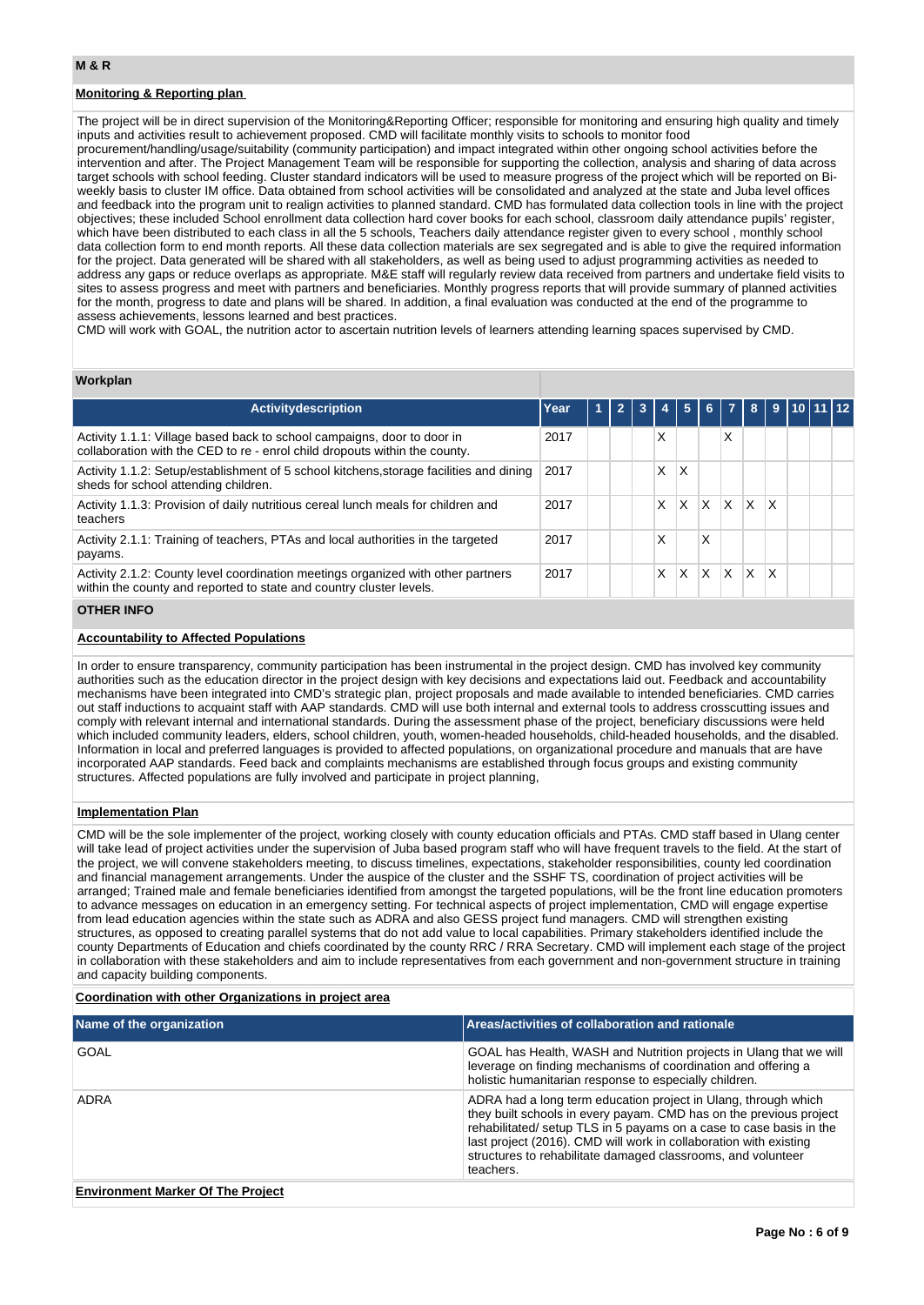#### **Gender Marker Of The Project**

2a-The project is designed to contribute significantly to gender equality

#### **Justify Chosen Gender Marker Code**

CMD works with partners and local communities to ensure the needs of the most vulnerable communities are met. Both male and female groups are equally represented and involved in project activities. Focus groups are constituted to achieve maximum feedback and input from the different groups. Mobilization and sensitization of communities groups to provide community centered lifesaving messages embedded with cross sector messages on referral pathways, child protection, and hygiene promotion will be gender sensitive to accommodate both male and female representatives. 10 women will be involved as cooks in school kitchens; creating a livelihood opportunity for them. 16 volunteer female teachers will be directly involved in the activities in this project. In order to promote gender equality and mainstream gender in the school feeding activities, the project seeks to strengthen the structures already in place aimed at both genders equal access to planning and implementation activities according to people's needs, capabilities and values.

## **Protection Mainstreaming**

CMD has put in place accountability structures at the highest level, to ensure that gender considerations inform the planning and design of all humanitarian interventions. This ensures that all activities abide by the minimum requirements as per minimum standards. Safety and Dignity of beneficiaries is ensured through setting up of safe and child friendly learning spaces. This will be coupled by the distribution of sanitary and hygiene kits to female learners to encourage and boost school attendance. Materials that could be used as tools to harm have been phased off CMD's distribution and utilization lists to emphasise the Do No Harm principle in a humanitarian setting. Equal opportunity has been given to all beneficiaries, to emphasise impartial access to assistance, with considerations set up for Children with Special needs in collaboration with protection actors. Male adolescents and young men have been identified as the most marginalised and neglected group of the affected population requiring urgent interventions. CMD plans to utilise some as volunteer teachers and institute ALPs in the target locations. CMD will advocate for livelihood interventions specifically targeting adolescent and young men. Prioritising them for cash for work, and other incentive driven programs that will keep them busy, engaged, and with a sense of purpose.

CMD will further strengthen communication channels with IDP communities, Host Communities and Returnees. Through PSS and Life Skills trainings, self protection capacities will be built amongst children. CMD plans to provide a multi – sector response utilising schools as platforms for humanitarian interventions.

### **Country Specific Information**

## **Safety and Security**

Security situation in Ulang remains stable but has to contend with additional IDPs who have been arriving from other locations like Nasir.The tendency of populations to congregate in places makes service delivery easy. CMD has field presence in Ulang; native field staffs who coordinate well with local authorities and security units. Like previously, this facilitates unhindered, unconditional and sustained access across 5 target Payams- Ying, Nyongore, Barmach, Yomding and Doma.Activities will be implemented as planned with no/minimal interference foreseen. CMD staff is well versed with the local context and have undergone UNMISS led SAFE ToTs in the previous months as a staff safety mechanism. CMD ensures that security guidelines are issued to every staff before deployment to locations. Good working relationship with the RRA has enabled CMD establish herself within the county.

### **Access**

Ulang is accessible via Air and river transport. 2 landable airstrips and river transport within the county provide options for access and sustained implementation. Transportation to Uang will be only by Air and by river within the payams. In the event of cut off of access via Juba, CMD will utilize the Nasir - Gambella corridor for key supplies.

CMD local staff have established themselves within the local context and have goodwill from local authorities and security. Like previously, this facilitates unhindered, unconditional and sustained access across 5 target Payams- Ying, Nyongore, Barmach, Yomding and Doma.

## **BUDGET**

| Code | <b>Budget Line Description</b>                                                                                                                                                      |   | D / S Quantity Unit | cost                           | <b>Duration</b><br><b>Recurran</b><br>ce | $\frac{9}{6}$<br>charged<br>to CHF | <b>Total Cost</b> |
|------|-------------------------------------------------------------------------------------------------------------------------------------------------------------------------------------|---|---------------------|--------------------------------|------------------------------------------|------------------------------------|-------------------|
|      | <b>Staff and Other Personnel Costs</b>                                                                                                                                              |   |                     |                                |                                          |                                    |                   |
| 1.1  | <b>Executive Director</b>                                                                                                                                                           | S | 1 <sup>1</sup>      | 4,500<br>.00.                  | 6                                        | 20.00                              | 5,400.00          |
|      | G4; Managerial supervision of NGO affairs, 10% of time on education; In touch with donors on issues related to strategy;<br>\$3,500/M; Includes salary, staff welfare.              |   |                     |                                |                                          |                                    |                   |
| 1.2  | Programs Coordinator                                                                                                                                                                | S |                     | $1 \mid 4,000 \mid$<br>.00.    | 6                                        | 20.00                              | 4,800.00          |
|      | G-4; In charge of programs, supervises heads of units, project focal point person; 10% of time on education; Juba based with<br>frequent field travels; Includes salary and welfare |   |                     |                                |                                          |                                    |                   |
| 1.3  | Project Manager                                                                                                                                                                     | D |                     | $1 \mid 2,440$<br>.00.         | 6                                        | 100.00                             | 14,640.00         |
|      | G-3; In charge of Education activities in Ulang; Supervision role; 100% time of education; Includes salary and staff welfare                                                        |   |                     |                                |                                          |                                    |                   |
| 1.4  | Monitoring and Reporting Officer                                                                                                                                                    | S |                     | $1 \,   \, 2,000 \,  $<br>.00. | 6                                        | 20.00                              | 2,400.00          |
|      | G-3; Monitor all project activities, expenditures and progress towards achieving the project goals; Juba based with frequent field<br>visits; Includes salary and staff welfare     |   |                     |                                |                                          |                                    |                   |
| 1.5  | Finance Manager                                                                                                                                                                     | S | 1 <sup>1</sup>      | 2,000<br>.00.                  | 6                                        | 20.00                              | 2,400.00          |
|      | G-3; Finance in charge of project; Ensures adherence to standards and budget lines; Juba based; Includes salary and staff<br>welfare                                                |   |                     |                                |                                          |                                    |                   |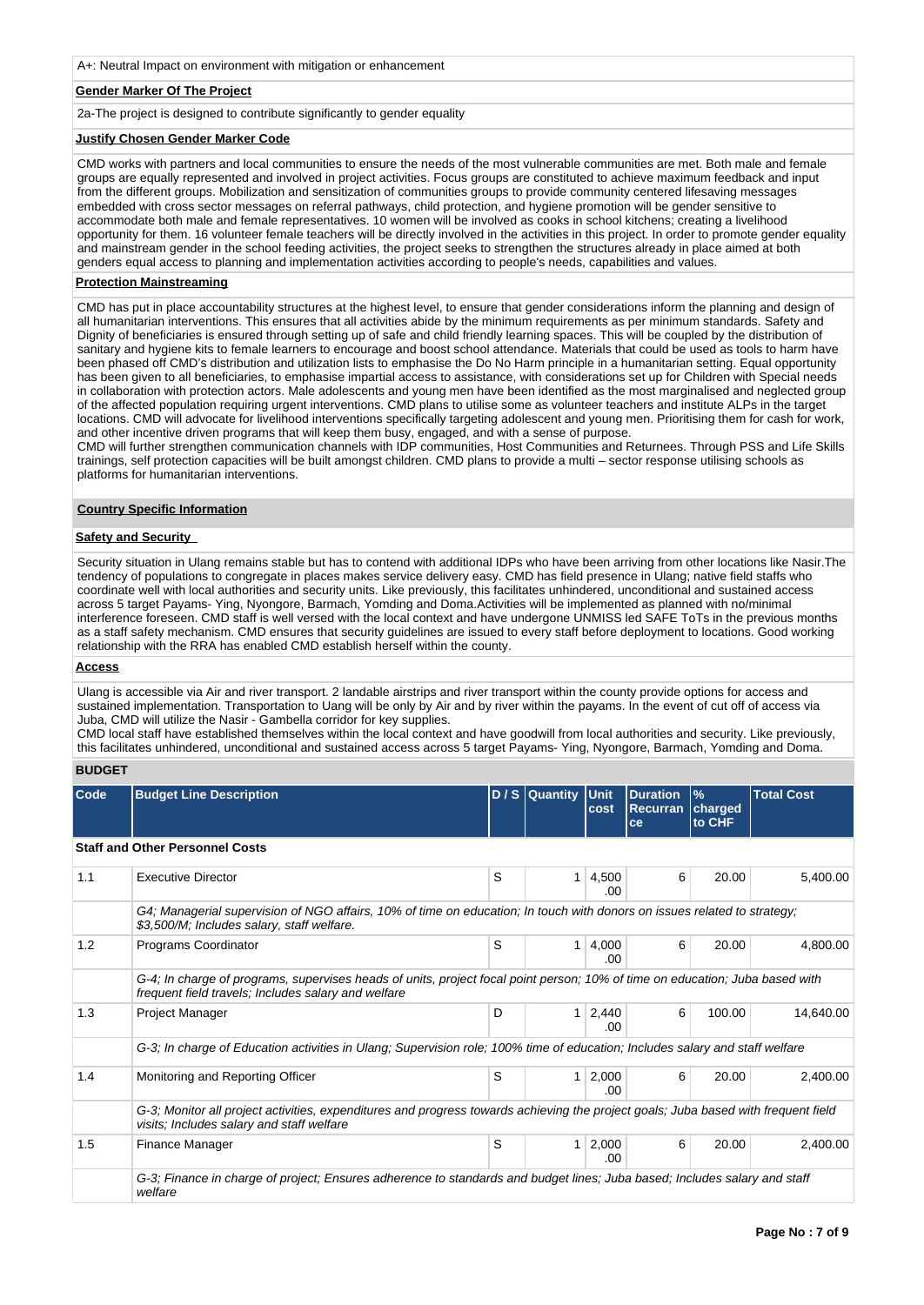| 1.6           | Field Education Officers (2)                                                                                                                            | D | 2 <sup>1</sup>  | 853.0<br>0            | 6 | 100.00 | 10,236.00 |
|---------------|---------------------------------------------------------------------------------------------------------------------------------------------------------|---|-----------------|-----------------------|---|--------|-----------|
|               | G-2; Field based, roving within field project locations, responsible for project implementation in the field offices; 100% time on<br>project           |   |                 |                       |   |        |           |
| 1.7           | Field Logistician (1)                                                                                                                                   | D | 1 <sup>1</sup>  | 550.0<br>0            | 6 | 100.00 | 3,300.00  |
|               | G-1; Supporting field officers in the field bases                                                                                                       |   |                 |                       |   |        |           |
| 1.8           | Cooking staffs Incentives                                                                                                                               | D | 10 <sup>1</sup> | 100.0<br>0            | 6 | 100.00 | 6,000.00  |
|               | Women will be involved in cooking a meal/day. 10 cooks to be incentivized at \$100 for 6 months                                                         |   |                 |                       |   |        |           |
|               | <b>Section Total</b>                                                                                                                                    |   |                 |                       |   |        | 49,176.00 |
|               | <b>Supplies, Commodities, Materials</b>                                                                                                                 |   |                 |                       |   |        |           |
| 2.1           | Food supplies package                                                                                                                                   | D | 1 <sup>1</sup>  | 7,755<br>.00          | 6 | 100.00 | 46,530.00 |
|               | School meal supplies include Maize/sorghum for 3500 children for 6 months; Beans for 3,500 persons for 6 months; Cooking oil<br>for 3,500 for 6 months. |   |                 |                       |   |        |           |
| 2.2           | Construction materials for school kitchens, stores and dining<br>sheds                                                                                  | D |                 | $2 \mid 1,000$<br>.00 | 1 | 100.00 | 2,000.00  |
|               | This includes nails and tools used for school kitchen setups/rehabs                                                                                     |   |                 |                       |   |        |           |
| 2.3           | <b>Cooking NFIs</b>                                                                                                                                     | D | $\mathbf{1}$    | 2,000<br>.00          | 1 | 100.00 | 2,000.00  |
|               | Includes purchase of serving utensils-pots, spoons, firewood e.t.c                                                                                      |   |                 |                       |   |        |           |
|               | <b>Section Total</b>                                                                                                                                    |   |                 |                       |   |        | 50,530.00 |
|               | <b>Contractual Services</b>                                                                                                                             |   |                 |                       |   |        |           |
| 4.1           | Labour costs for School kitchen, stores, and dining shed<br>setup/rehabs                                                                                | D | 5 <sup>1</sup>  | 900.0<br>0            | 1 | 100.00 | 4,500.00  |
|               | Establishment and rehabilitation of cooking spaces                                                                                                      |   |                 |                       |   |        |           |
| 4.2           | Awareness, Back to school campaigns; monthly@200/month.                                                                                                 | D | 1 <sup>1</sup>  | 200.0<br>$\Omega$     | 6 | 100.00 | 1,200.00  |
|               | Including Live saving messages on child protection, hygiene, health, nutrition and GBV in schools and local communities                                 |   |                 |                       |   |        |           |
|               | <b>Section Total</b>                                                                                                                                    |   |                 |                       |   |        | 5,700.00  |
| <b>Travel</b> |                                                                                                                                                         |   |                 |                       |   |        |           |
| 5.1           | In Country Flights-UNHASS                                                                                                                               | D |                 | 2 550.0<br>0          | 6 | 100.00 | 6,600.00  |
|               | By roving staff, Juba based and field based staff (\$550/person return for 3 staffs)                                                                    |   |                 |                       |   |        |           |
| 5.2           | Transportation of food supplies and necessities to Ulang<br>County                                                                                      | D |                 | $1 \mid 7,500$<br>.00 | 1 | 100.00 | 7,500.00  |
|               | Air charters-\$7,500/rotation; 1 rotation planned for entire project cycle                                                                              |   |                 |                       |   |        |           |
| 5.3           | In County transportation and distribution costs                                                                                                         | D |                 | 3 200.0<br>0          | 6 | 100.00 | 3,600.00  |
|               | Includes local transportation of food supplies to center schools                                                                                        |   |                 |                       |   |        |           |
|               | <b>Section Total</b>                                                                                                                                    |   | 17,700.00       |                       |   |        |           |
|               | <b>General Operating and Other Direct Costs</b>                                                                                                         |   |                 |                       |   |        |           |
| 7.1           | Office Rent                                                                                                                                             | D |                 | $1 \mid 1,200$<br>.00 | 6 | 25.00  | 1,800.00  |
|               | Monthly office rent payments for Juba office                                                                                                            |   |                 |                       |   |        |           |
| 7.2           | Office maintenance and running costs                                                                                                                    | D |                 | $1 \mid 1,600$<br>.00 | 6 | 25.00  | 2,400.00  |
|               | Inc. communication subscriptions, fuel etc                                                                                                              |   |                 |                       |   |        |           |
| 7.3           | Bank charges                                                                                                                                            | D | 1 <sup>1</sup>  | 2,601<br>.00          | 1 | 100.00 | 2,601.00  |